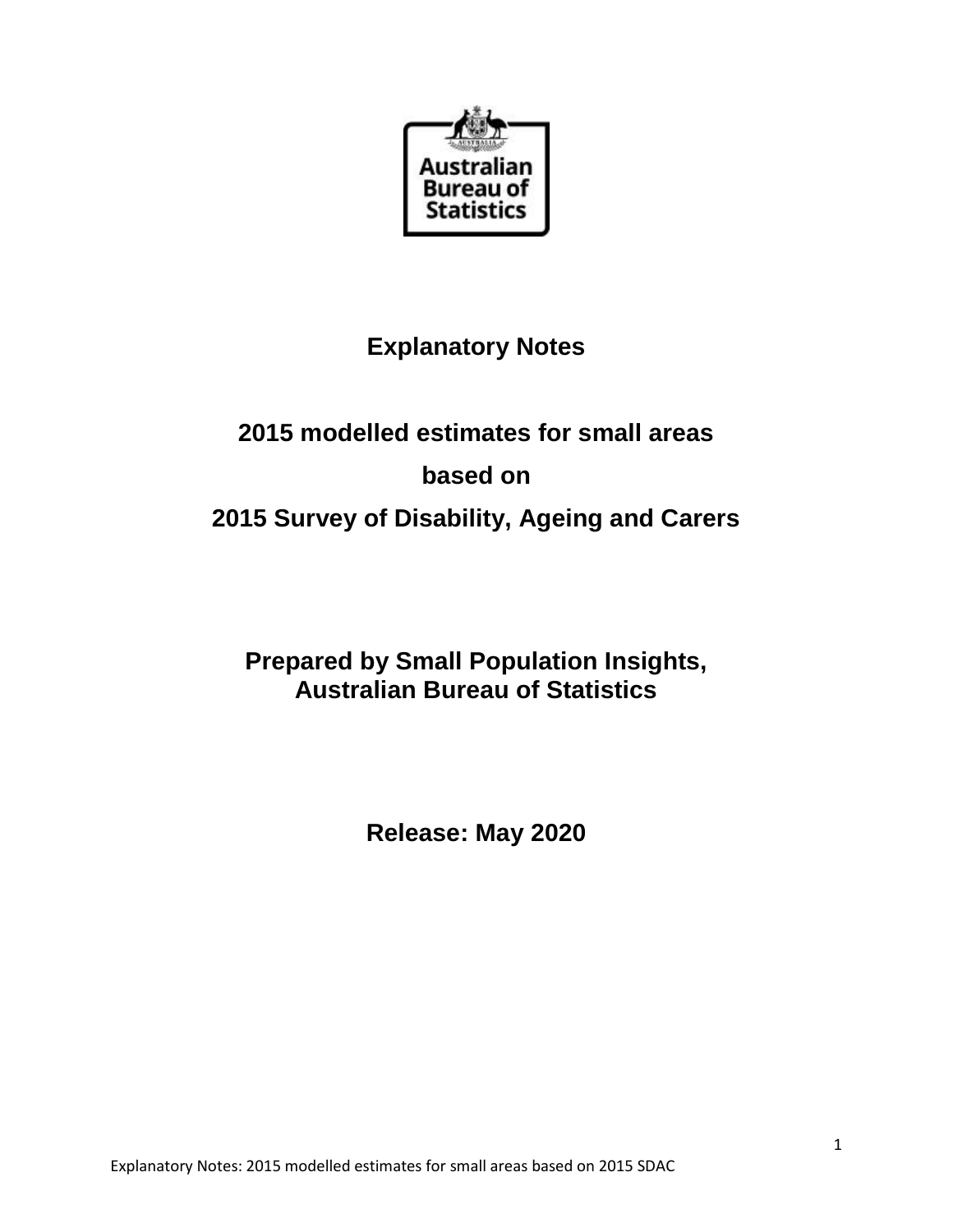### **LICENSE CONDITIONS**

This customised report carries the following licence: [Creative Commons Attribution 2.5 Australia](http://creativecommons.org/licenses/by/2.5/au/)

You are free to re-use, build upon, and distribute this material, even commercially. The entire report may be included as an appendix in your work for reference if you wish.

Under the terms of this license, you are required to attribute ABS material in the manner specified (but not in any way that suggests that the ABS endorses you or your use of the work).

#### **ABS material used 'as supplied'**

Provided you have not modified or transformed ABS material in any way, for example by:

- changing the ABS text
- calculating percentage changes
- graphing or charting data
- deriving new statistics from unpublished ABS statistics

material contained in this customised report may be reused provided one of the following attributions is given:

Source: Australian Bureau of Statistics

or

Source: ABS

#### **Derivative material**

If you have modified or transformed ABS material, or derived new material from those of the ABS in any way, one of the following attributions must be used:

Based on Australian Bureau of Statistics data

or

Based on ABS data

#### **Citing customised reports**

If you are required to cite material from this report please be guided by the examples below.

#### *In-text and reference list/bibliography*

• In-text:

(ABS 2020)

- In reference list/bibliography:
	- ABS 2020, Customised report.

*In-text only*

(ABS, Customised report, 2020)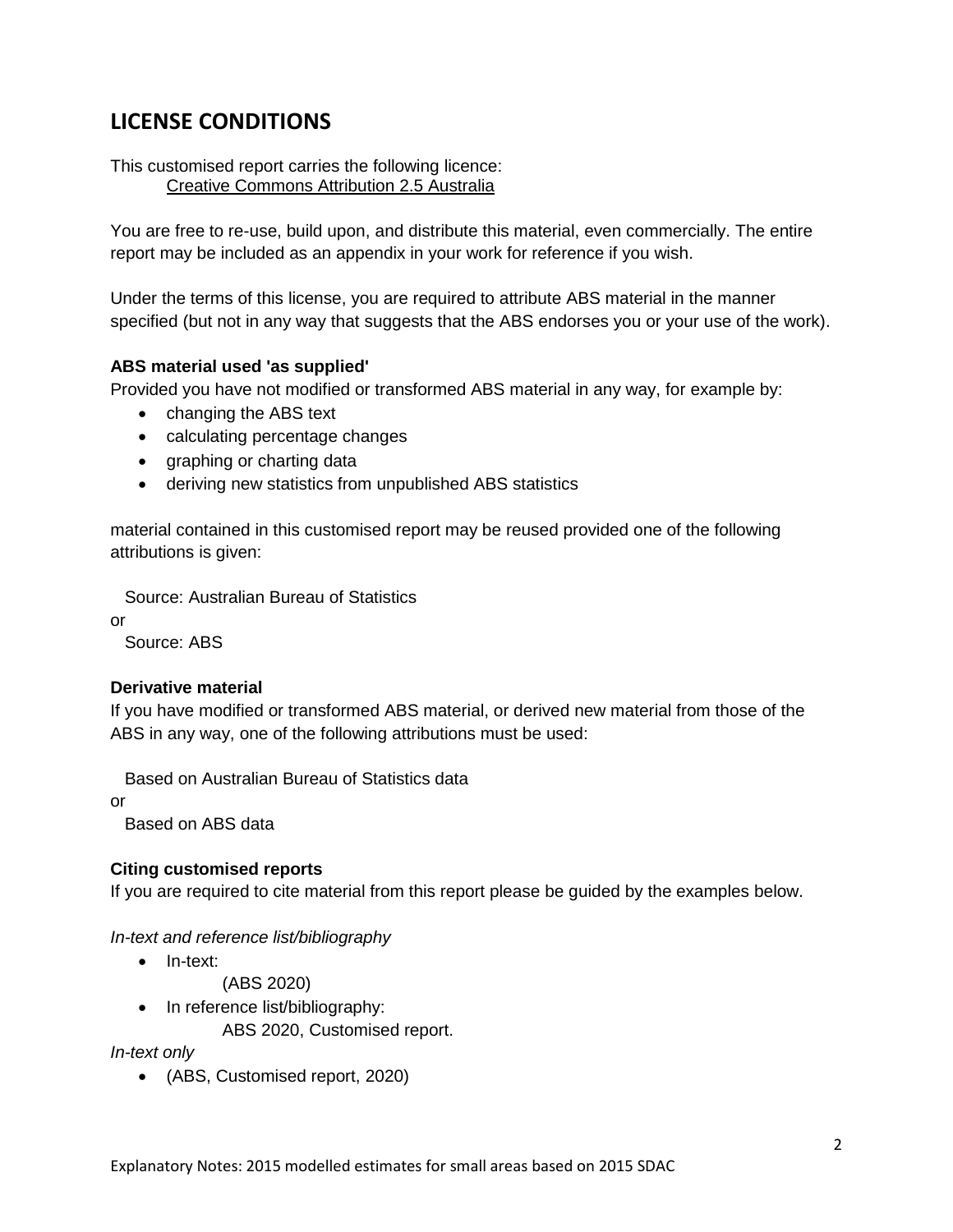### **CONTENTS**

| <b>1. INTRODUCTION</b>                                     | 4  |
|------------------------------------------------------------|----|
| 2. PURPOSE                                                 | 4  |
| 3. METHODOLOGY USED                                        | 4  |
| 3.1 Identification of the outcome variables                | 5  |
| 3.2 Selection of the predictor variables                   | 6  |
| 3.3 Identification of the geographical regions             | 7  |
| 3.4 Identification of population estimates                 | 8  |
| 3.5 Scoping the data                                       | 8  |
| 3.6 Creation of binary and proportion variables            | 10 |
| 3.7 Aggregating observations and merging datasets          | 10 |
| 3.8 Model selection                                        | 10 |
| 3.9 Creation of modelled estimates                         | 11 |
| 3.10 Assessment of the modelled estimates                  | 12 |
| <b>4. ACCURACY OF RESULTS</b>                              | 12 |
| 4.1 Sampling Error                                         | 12 |
| 4.2 Non-Sampling Error                                     | 12 |
| 4.3 Modelling Error                                        | 13 |
| 4.4 Prediction Error                                       | 13 |
| <b>5. USING MODELLED ESTIMATES</b>                         | 13 |
| <b>APPENDIX 1 - LIST OF PREDICTOR VARIABLES CONSIDERED</b> | 15 |
| <b>APPENDIX 2 - QUALITY SUMMARY FOR MODELLED ESTIMATES</b> | 17 |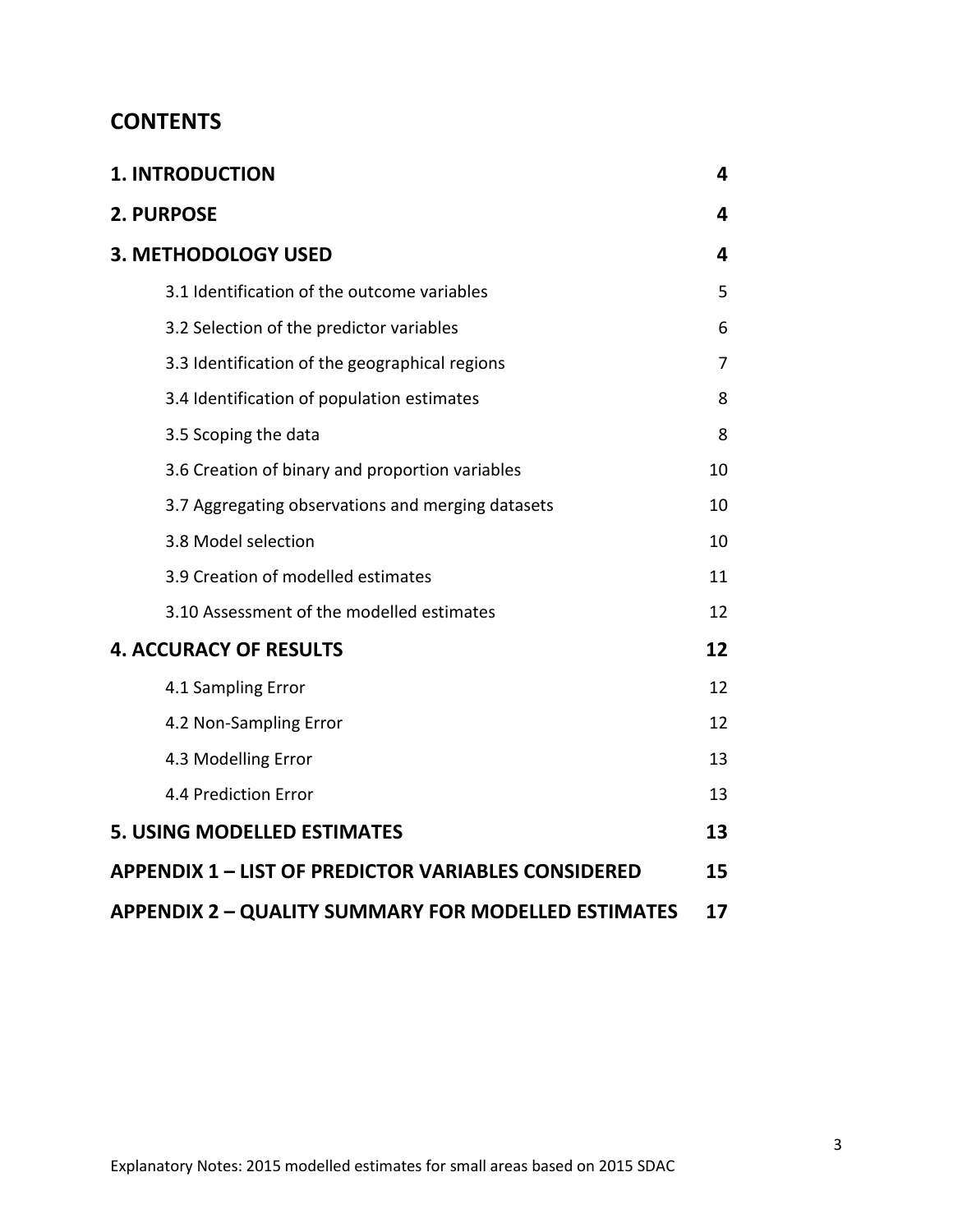### <span id="page-3-0"></span>**1. INTRODUCTION**

The Australian Bureau of Statistics (ABS) has produced a core set of modelled estimates of characteristics associated with disability at a small area level for the Australian population, based on the Survey of Disability, Ageing and Carers (SDAC). These explanatory notes accompany the modelled estimates for small areas, provided as Excel worksheets, and describe the methodology used to produce them, as well as how to use them.

### <span id="page-3-1"></span>**2. PURPOSE**

The SDAC, a national sample survey, collected a range of information from Australians about disability, need for support for older people and those with a disability, and information about carers, to enable reliable estimates at the national, state and territory level. The sample size was too small to produce reliable estimates for areas with small populations such as Statistical Areas Level 2 (SA2s) or Local Government Areas (LGAs). To produce reliable and detailed estimates at these geographical levels, models were created using the detailed SDAC data and applied to data for small areas on ABS Estimated Resident Population (ERP), the 2016 ABS Census of Population and Housing, and administrative sources.

A modelled estimate can be interpreted as the likely value for an area based on the demographic information we have for that area.

### <span id="page-3-2"></span>**3. METHODOLOGY USED**

The process of producing modelled estimates at the SA2 and LGA level on indicators measured in the SDAC consisted of the following components:

- 1. Identification of the outcome variables
- 2. Selection of the predictor variables
- 3. Identification of the geographical regions
- 4. Identification of population estimates
- 5. Scoping the data
- 6. Creation of binary and proportion variables
- 7. Aggregating observations and merging datasets
- 8. Model selection
- 9. Creation of modelled estimates
- 10. Assessment of the modelled estimates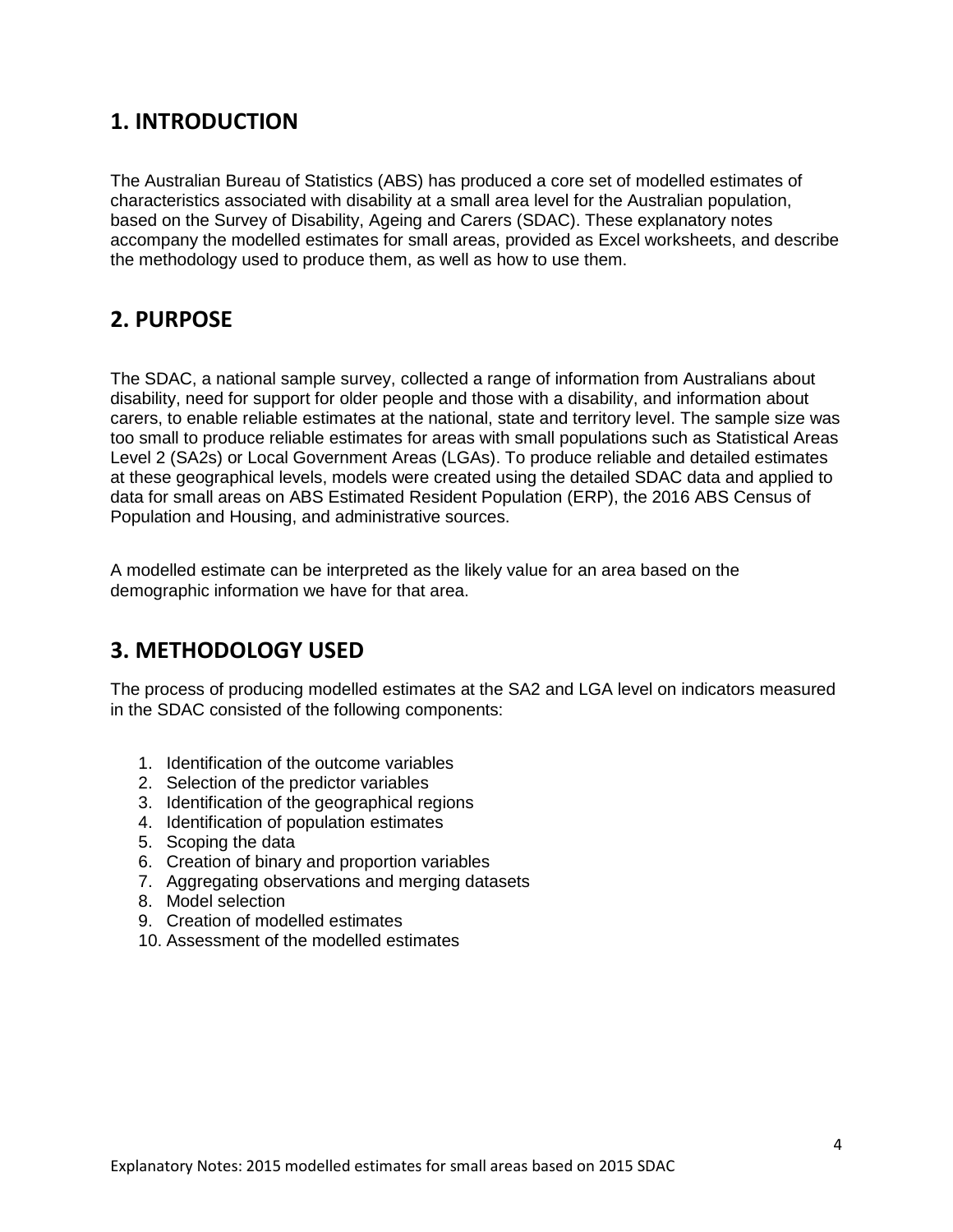#### <span id="page-4-0"></span>**3.1 Identification of the outcome variables**

The 2015 SDAC is the most recent in a series of comprehensive national surveys conducted by the Australian Bureau of Statistics, following similar surveys in 1981, 1988, 1993, 1998, 2003, 2009 and 2012. The survey was conducted in all states and territories and across urban, rural and remote areas of Australia (other than very remote areas). Data collection was in two parts: the establishment component, which was conducted from 25 May to 31 July 2015; and the household component, which ran from 5 July 2015 to 19 December 2015. Accommodation within establishments included hospitals, nursing homes, aged care hostels, cared components of retirement villages and other 'homes', such as group homes for people with disability. The survey included around 63,500 people from over 25,500 private dwellings, and a further 11,700 people from 1,000 establishments.

The survey was designed to:

- measure the prevalence of disability in Australia
- measure the need for support of older people (those aged 65 years and over) and those with disability
- provide a demographic and socio-economic profile of people with disability, older people and carers compared with the general population
- estimate the number of, and provide information about, those who provide care to people with disability and older people.

Indicators for modelling are often referred to in literature as outcome variables, dependent variables or response variables. From the 2015 SDAC, modelled estimates (counts, proportions, error) about people from the overall Australian population (excluding establishments component of the SDAC and very remote areas) with the following characteristics were produced.

At the SA2 and LGA level:

*Degree of restriction by age and sex*

- Any disability
- Profound/Severe
- Moderate/Mild

*Carer status by age and sex*

- All carers
- Primary carer
- Non-primary carer

For age groups:

- $0 14$
- 15-24
- $25 34$
- 35-44
- 45-54
- 55-64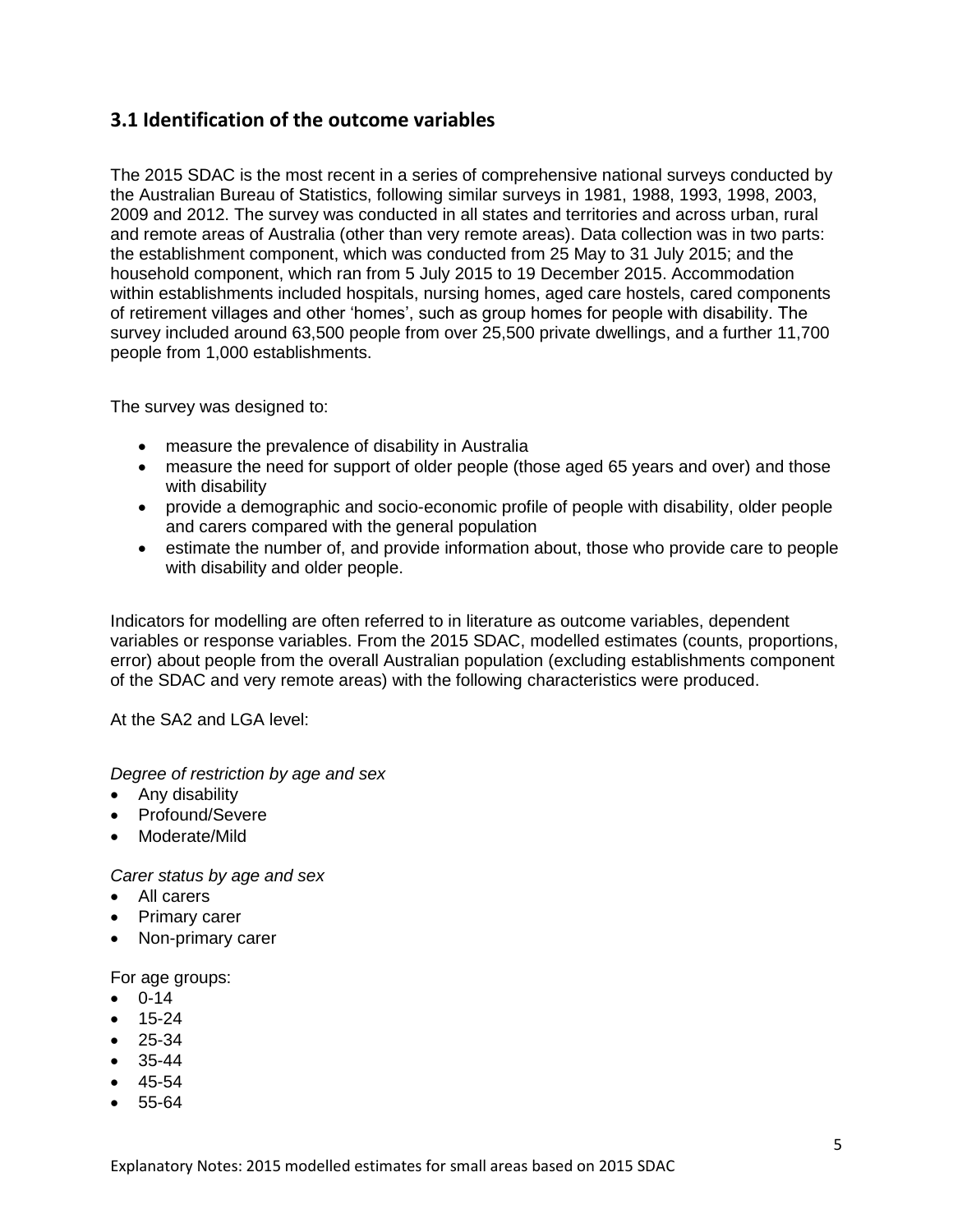$6.65+$ 

For more information about the outcome variables, including definitions, see the worksheet 'Notes' within the MS Excel spreadsheets.

More information about the 2015 SDAC can be found on the ABS website, [www.abs.gov.au;](https://www.abs.gov.au/) for example, [Disability, Ageing and Carers, Australia: Summary of Findings,](https://www.abs.gov.au/ausstats/abs@.nsf/PrimaryMainFeatures/4430.0?OpenDocument) 2015 (ABS catalogue number (4430.0) includes information about the collection of the survey and results.

#### <span id="page-5-0"></span>**3.2 Selection of the predictor variables**

In order to predict outcome variables, predictor variables are required on both the SDAC dataset and a small area dataset containing population, Census, and administrative data. Predictor variables are also referred to in literature as explanatory variables or independent variables. Predictor variables were created if data were available for small areas for all of urban, rural, and remote Australia and if there was an expectation that they might be good predictors of the outcome variables.

For age and sex predictor variables, data at the small area level were obtained from ABS ERP data from ABS [Regional Population Growth, Australia,](https://www.abs.gov.au/AUSSTATS/abs@.nsf/allprimarymainfeatures/89B1791E6123CB86CA25816A001761EE?opendocument) 2015-16 (Cat. No. 3218.0) (described below in section 3.4).

For other demographic variables on the SDAC, data at the small area level were obtained from the 2016 Census of Population and Housing, as this was the most up-to-date comprehensive source of demographic data due to the depth of information at small geographical levels.

If appropriate, demographic variables on the SDAC and Census were adjusted to make them more closely align. Variables that were available at the small area but not collected in the SDAC were added to the SDAC data; these variables included other demographic variables on the Census, geographic variables, and variables from administrative sources.

Predictor variables that relate to the geographical areas where people reside included:

- remoteness area:
- socio-economic indexes for areas (SEIFAs) population-weighted deciles at the Statistical Areas Level 1 (SA1) level;
- state and territory;
- section of state (major urban/other urban/bounded locality/rural balance);
- Greater Capital City Statistical Area (GCCSA)/balance of state; and
- design area type (categorises inner city, large and small urban towns, rural towns and remote areas within states and territories for designing the sample of the SDAC).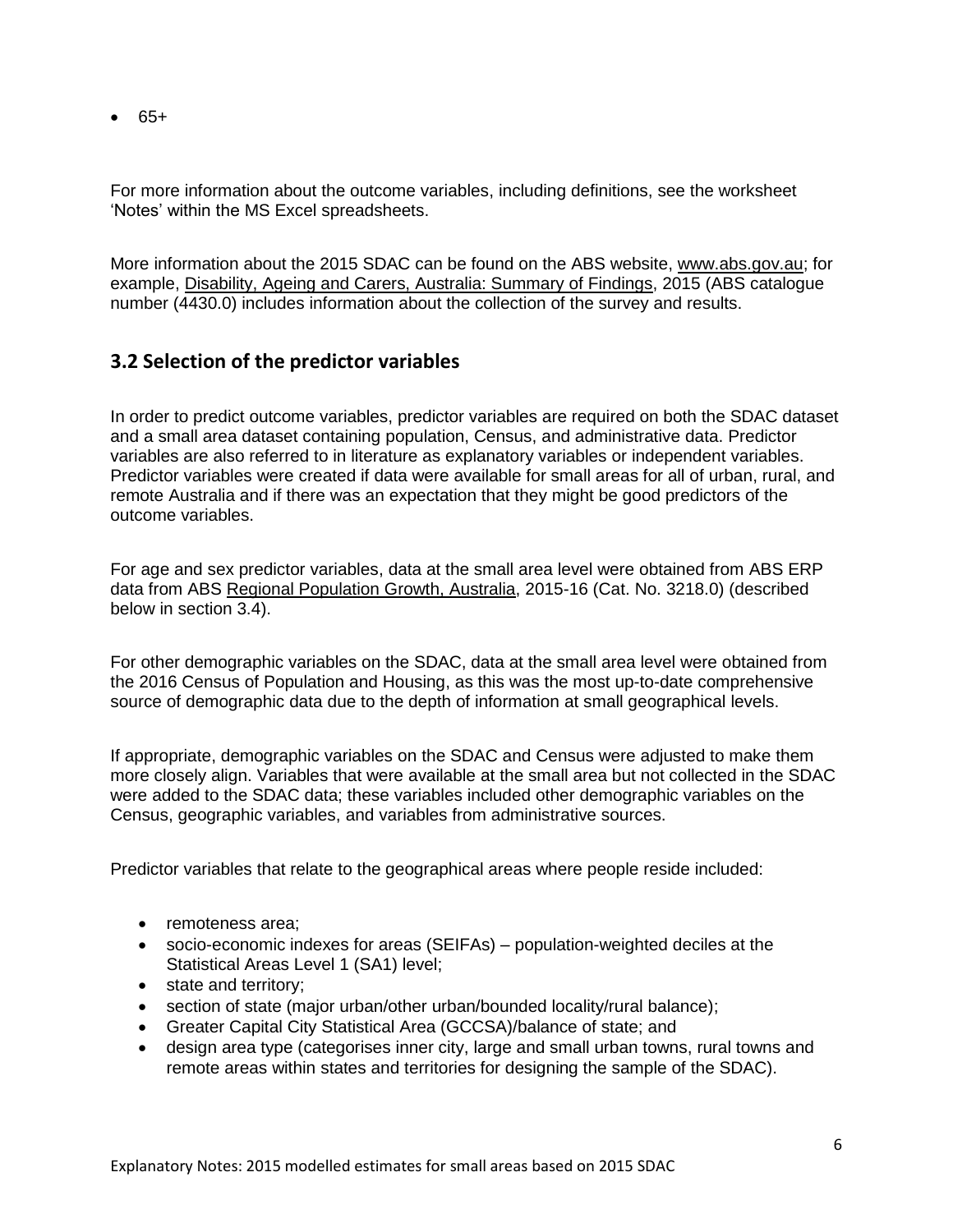Sources of data included:

- ABS [Australian Statistical Geography Standard \(ASGS\): Volume 5 -](https://www.abs.gov.au/AUSSTATS/abs@.nsf/ProductsbyCatalogue/D964E42C5DF5B6D4CA257B03000D7ECB?OpenDocument) Remoteness [Structure,](https://www.abs.gov.au/AUSSTATS/abs@.nsf/ProductsbyCatalogue/D964E42C5DF5B6D4CA257B03000D7ECB?OpenDocument) July 2016 (Cat. no. 1270.0.55.005);
- [Census of Population and Housing: Socio-Economic Indexes for Areas \(SEIFA\),](https://www.abs.gov.au/ausstats/abs@.nsf/mf/2033.0.55.001)  [Australia,](https://www.abs.gov.au/ausstats/abs@.nsf/mf/2033.0.55.001) 2016 (Cat. no. 2033.0.55.001);
- [Australian Statistical Geography Standard \(ASGS\): Volume 4 -](https://search.abs.gov.au/s/redirect?rank=1&collection=abs&url=http%3A%2F%2Fwww.abs.gov.au%2Fausstats%2Fabs%40.nsf%2Fmf%2F1270.0.55.004&index_url=http%3A%2F%2Fwww.abs.gov.au%2Fausstats%2Fabs%40.nsf%2Fmf%2F1270.0.55.004&auth=ra1IqqhIMDdZ28h%2FTTFezA&query=1270.0.55.004&profile=_default_preview) Significant Urban Areas, [Urban Centres and Localities, Section of State,](https://search.abs.gov.au/s/redirect?rank=1&collection=abs&url=http%3A%2F%2Fwww.abs.gov.au%2Fausstats%2Fabs%40.nsf%2Fmf%2F1270.0.55.004&index_url=http%3A%2F%2Fwww.abs.gov.au%2Fausstats%2Fabs%40.nsf%2Fmf%2F1270.0.55.004&auth=ra1IqqhIMDdZ28h%2FTTFezA&query=1270.0.55.004&profile=_default_preview) July 2016 (Cat. no. 1270.0.55.004); and
- [Australian Statistical Geography Standard \(ASGS\): Volume 1 -](https://www.abs.gov.au/AUSSTATS/abs@.nsf/productsbyCatalogue/871A7FF33DF471FBCA257801000DCD5F?OpenDocument) Main Structure and [Greater Capital City Statistical Areas,](https://www.abs.gov.au/AUSSTATS/abs@.nsf/productsbyCatalogue/871A7FF33DF471FBCA257801000DCD5F?OpenDocument) July 2016 (Cat. no. 1270.0.55.001).

Predictor variables from administrative sources included:

- $\bullet$  births in 2015:
- $\bullet$  deaths in 2015:
- dwelling transfers and median sale prices in 2014-15;
- immigration from other areas of Australia in 2014-15;
- income inequality measures for total income earners 2014-15;
- attendance at public hospitals for various conditions and procedures (2014-15), deaths from selected causes (2010 to 2014), Home and Community Care Program (HACC) clients (2014-15), participation in vocational education and training (2015), development of children (2015), immunisations (2015), and bowel cancer screening (2014-15).

Data for the above were obtained, in the same numeric order, from:

- ABS [Births, Australia,](https://www.abs.gov.au/AUSSTATS/abs@.nsf/ProductsbyCatalogue/F41B99AB234B2074CA25792F00161838?OpenDocument) 2016 (Catalogue number 3301.0)
- ABS [Deaths, Australia,](https://www.abs.gov.au/AUSSTATS/abs@.nsf/ProductsbyCatalogue/C67A858BA00CB846CA2568A9001393C6?OpenDocument) 2016, (Catalogue number 3302.0)
- ABS Data by Region, 2012-17 (Catalogue number 1410.0)
- ABS [Migration, Australia](https://www.abs.gov.au/AUSSTATS/abs@.nsf/allprimarymainfeatures/66CDB63F615CF0A2CA257C4400190026?opendocument) 2015-16 (Catalogue number 3412.0)
- ABS [Estimates of Personal Income for Small Areas,](https://www.abs.gov.au/AUSSTATS/abs@.nsf/productsbyCatalogue/974D8F81A12F336BCA257521000D8620?OpenDocument) 2011-16 (Catalogue number 6524.0.55.002)
- Public Health Information Development Unit (PHIDU) [http://phidu.torrens.edu.au,](http://phidu.torrens.edu.au/) March 2018 release.

Within most types of predictor variables (as discussed above), several explanatory variables representing separate categories or data items were tested. The variables tested for significance are listed in Appendix 1 and in the MS Excel spreadsheets.

#### <span id="page-6-0"></span>**3.3 Identification of the geographical regions**

The geographical regions required were at a level where direct survey estimates are not available or their sample errors are too high for the direct survey estimates to be useful. Modelled estimates were provided at the SA2 and LGA level.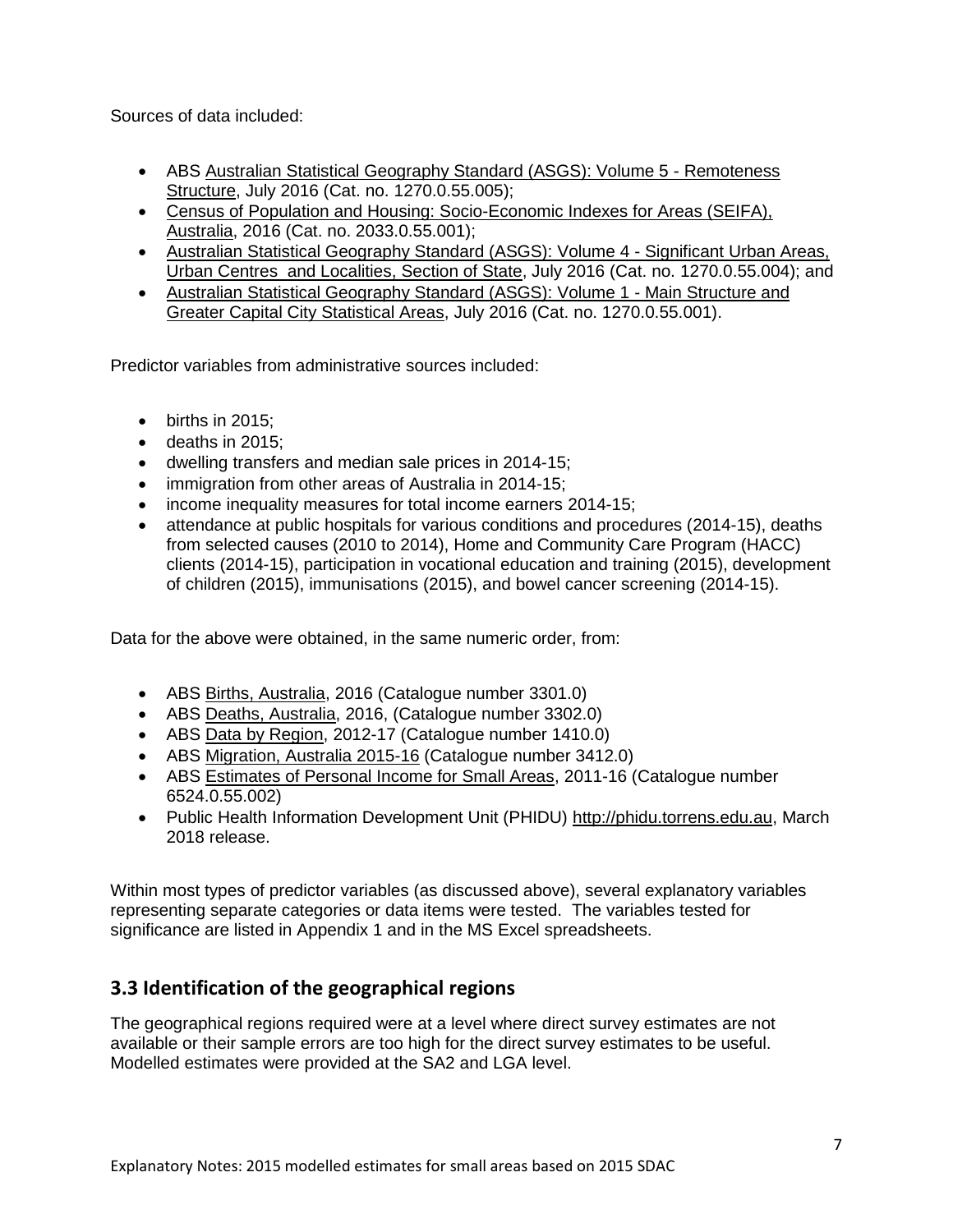Statistical Areas Level 2 (SA2s) are defined within the main structure of the Australian Statistical Geography Standard (ASGS). They are medium-sized general purpose areas built up from whole Statistical Areas Level 1. Their purpose is to represent a community that interacts together socially and economically.

There are 2,310 SA2 regions covering the whole of Australia without gaps or overlaps. These include 18 non-spatial SA2 special purpose codes, comprising Migratory–Offshore–Shipping and No Usual Address codes for each State and Territory. See [Australian Statistical Geography](https://www.abs.gov.au/ausstats/abs@.nsf/Lookup/by%20Subject/1270.0.55.001~July%202016~Main%20Features~ABS%20structures~10007)  Standard (ASGS): Volume 1 - [Main Structure and Greater Capital City Statistical Areas,](https://www.abs.gov.au/ausstats/abs@.nsf/Lookup/by%20Subject/1270.0.55.001~July%202016~Main%20Features~ABS%20structures~10007) July 2016 (Catalogue number 1270.0.55.001) for more information about the ASGS.

Local Government Areas (LGAs) are not defined or maintained within the main structure of the ASGS. They are an ABS approximation of gazetted local government boundaries as defined by each State and Territory Local Government Department. Local Government Areas cover incorporated areas of Australia. Incorporated areas are legally designated parts of a State or Territory over which incorporated local governing bodies have responsibility. The major areas of Australia not administered by incorporated bodies are the northern parts of South Australia, and all of the Australian Capital Territory and the Other Territories. These regions are identified as 'Unincorporated' in the ASGS Local Government Areas structure. See [Australian Statistical](https://www.abs.gov.au/ausstats/abs@.nsf/PrimaryMainFeatures/1270.0.55.003?OpenDocument)  [Geography Standard \(ASGS\): Volume 3 –](https://www.abs.gov.au/ausstats/abs@.nsf/PrimaryMainFeatures/1270.0.55.003?OpenDocument) Non ABS Structures, July 2018 (Catalogue number 1270.0.55.003) for more information about the ASGS.

The 2018 ASGS edition of LGAs has been used.

#### <span id="page-7-0"></span>**3.4 Identification of population estimates**

ABS ERP data from ABS [Regional Population Growth, Australia,](https://www.abs.gov.au/AUSSTATS/abs@.nsf/allprimarymainfeatures/89B1791E6123CB86CA25816A001761EE?opendocument) 2015-16 (Cat. No. 3218.0) were used.

This data was then adjusted to match the scope of the SDAC and to sum to population SDAC state by age by sex estimates (described below in section 3.5).

The adjusted ERP data were also used as denominators in the calculations of proportions of persons i.e. 'population' estimates included in the MS Excel spreadsheets. It is important to note that these population estimates are not official estimates and were created solely for analysis of the SDAC modelled estimates and will not match other population data for SA2s or LGAs.

#### <span id="page-7-1"></span>**3.5 Scoping the data**

The modelled estimates for small areas are applicable to persons who were usual residents living in households to match the scope of the SDAC. They exclude areas that have been classified as very remote or as Indigenous communities.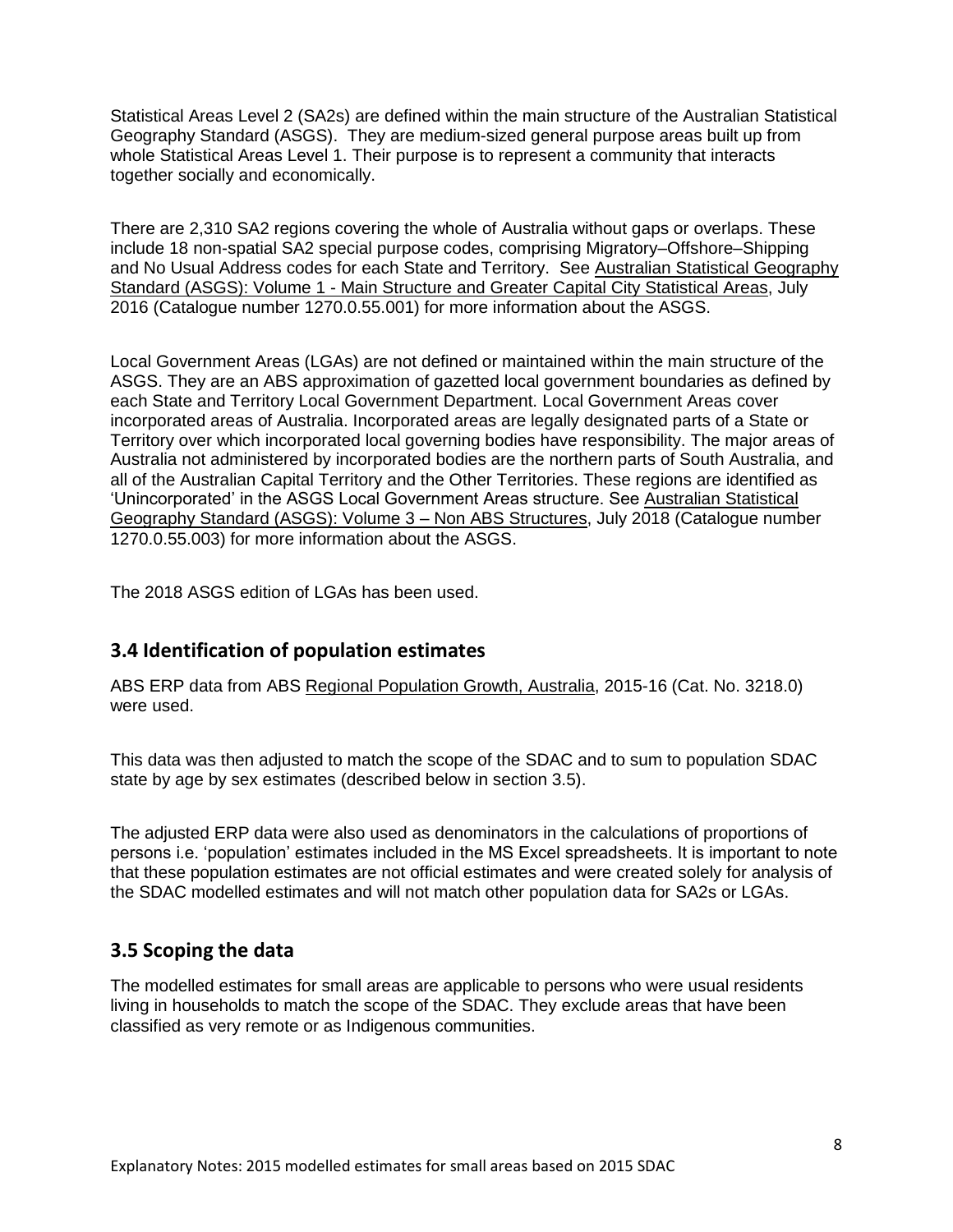Adjustments were made to the ERP data, by using ratios of persons living in households to persons not living in households, calculated from the 2016 Census to approximate exclusion of persons not living in households, and then summed to the SDAC population state by age by sex benchmarks. These are the 'population' estimates included in the MS Excel spreadsheets.

Adjustments were also made to the Census data, specifically the predictor variables obtained from the Census (described above in section 3.2). Identification of a persons' type of dwelling is possible on the Census datasets for respondents at home on Census night so persons not living in households were easily removed from the small area dataset. However, for persons who were not at home on Census night, information is not collected to determine if the dwelling they usually reside in is a household or not; therefore, their records were deleted from the small area dataset. This means that an assumption has been made that the people who were away from home on Census night and live in households have the same disability characteristics as the people who were at home in households.

Removal of very remote and Indigenous communities from the ERP and Census data file was approximately done by deleting persons residing in SA2s/LGAs that had more than 20% of their population in SA1s classified as very remote or in Indigenous communities. See the worksheets "Excluded SA2s" and "Excluded LGAs" within the MS Excel spreadsheets for the SA2s/LGAs excluded.

Other territories and SA2s/LGAs with no population were also excluded.

Foreign diplomatic personnel and their families were excluded from the modelled estimates because they are not included in Australia's ERP, the Census or the SDAC.

While out of scope for the SDAC, members of non-Australian defence forces (and their dependents) stationed in Australia were unable to be removed from the modelled estimates because they could not be identified in Australia's ERP.

<span id="page-8-0"></span>For more information on the survey scope and coverage, see the Disability, Ageing and Carers, [Australia: First Results, 2015](https://www.abs.gov.au/AUSSTATS/abs@.nsf/Lookup/4430.0.10.001Explanatory%20Notes502015?OpenDocument) (ABS catalogue number 4430.0.10.001).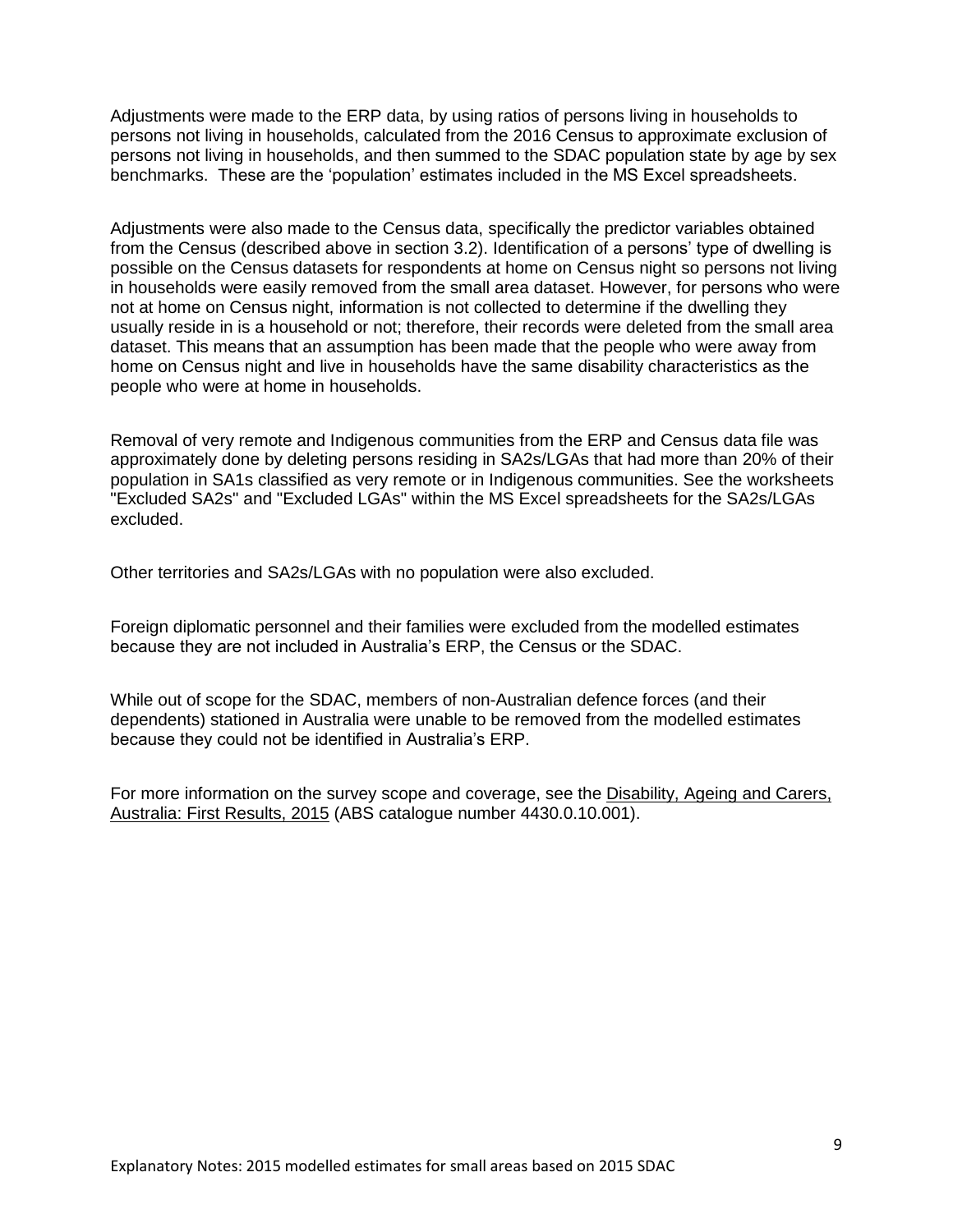#### **3.6 Creation of binary and proportion variables**

On the SDAC dataset outcome variables were created as binary variables to make them suitable for the type of modelling undertaken (logistic regression). On both the SDAC and small area datasets, predictor variables that were categorical were also created as binary variables. An observation took the value of 1 if an individual had a characteristic of interest and 0 if otherwise. For example:

- 1. in the case of persons with a disability with a profound or severe core activity limitation, the outcome variable for this took the value of 1 if an individual had a profound or severe disability and 0 if the individual did not have a profound or severe disability; and
- 2. in the case of labour force status, the predictor variable for employed took the value of 1 if an individual was employed and 0 if the individual was unemployed, not in the labour force or aged 0-14 years.

Variables in administrative data were converted to proportions of their areas' population and attached to the SDAC and small area datasets. For example, a person can live in an area with a proportion of its population receiving a disability support pension (a value of 1) or not (a value of 0). Some categorical variables (e.g. ranges) are also derived and then converted into binary variables, as above, before being attached. For example, a person can live in an area with a fertility rate between 2 and 2.5 (a value of 1) or not (a value of 0).

#### <span id="page-9-0"></span>**3.7 Aggregating observations and merging datasets**

All the datasets were aggregated to combine like observations/respondents based on areas of usual residence (e.g. SA2, LGA), design area type, five year age groups and sex. This decreases the size of the datasets (especially the Census dataset) to increase the efficiency of the modelling process.

The Census, adjusted ERP and administrative datasets were merged into one small area dataset. A number of the areas of usual residence by age by sex groups had a non-zero adjusted ERP with no corresponding combination within the Census dataset. For the most part this was due to population growth between the time the Census was undertaken and when the adjusted ERP was created, or because areas had very small populations; for all but a small number of the affected areas the effect is insignificant. Given that Census data is required in order to derive appropriate modelled estimates, the affected groups have been excluded from estimates at SA2 and LGA level. It is not expected that these exclusions will have a significant impact on modelled estimates at the SA2 and LGA level.

#### <span id="page-9-1"></span>**3.8 Model selection**

Models were created for each outcome variable independently. The model selection method uses the data files to measure the relationship between the outcome variable and possible predictor variables to determine one set of significant predictor variables. This method assumes that the relationships observed in the survey data overall also hold at the small area level.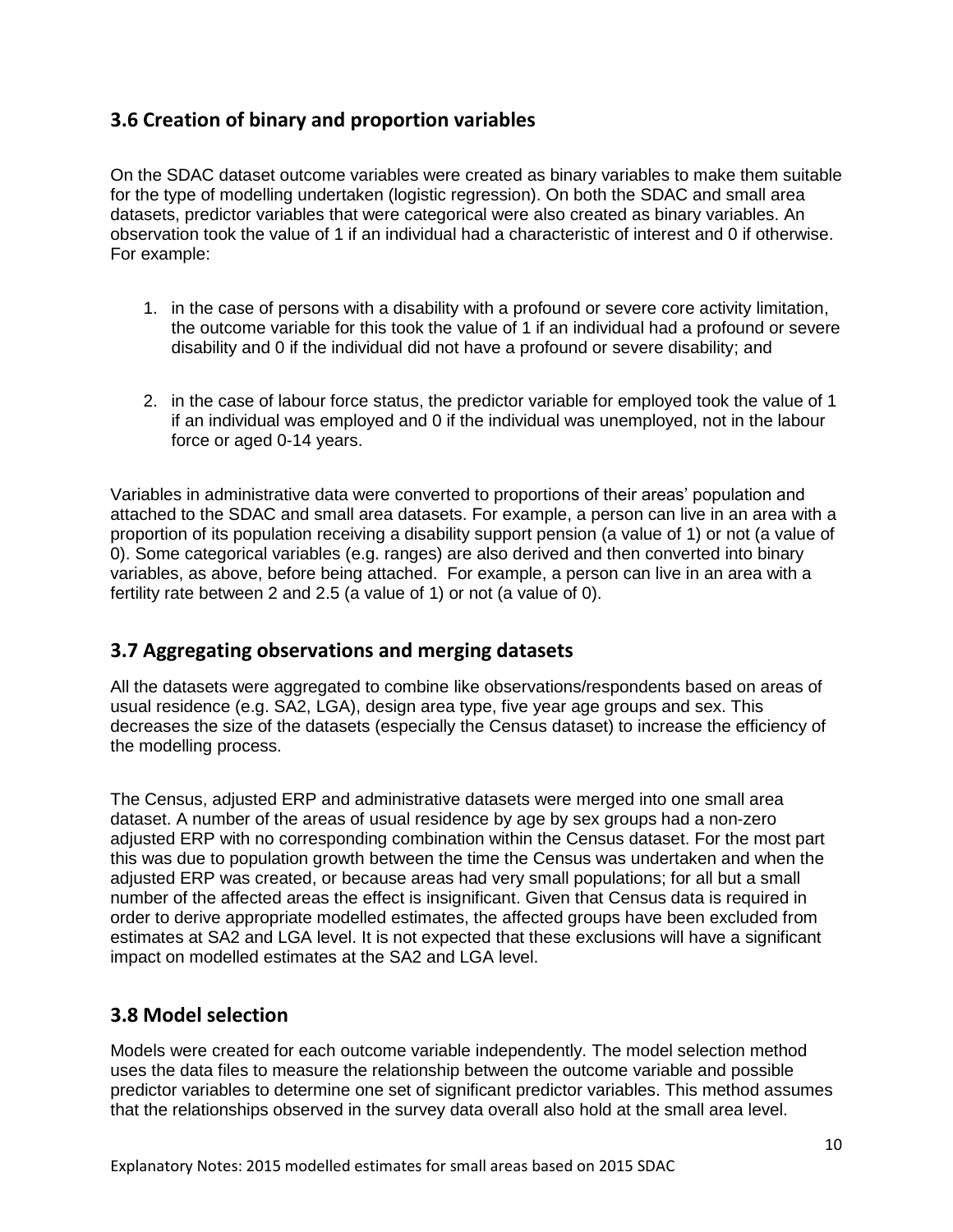The models used to determine these relationships were logistic regression models. As part of any model selection process an appropriate significance level must be chosen for determining which explanatory variables to include in the models. The 0.05 (95%) level is most commonly used; however, due to SDAC's relatively large sample size, the Bayesian Information Criterion (BIC) was used to reduce the risk of over-fitting.

The models were applied to small area data using 2015 adjusted ERP for the population counts (described above in section 3.4), summed to create Australia level modelled estimates and compared with reliable direct survey weighted estimates to see if the model adequately predicted the outcome variable. Some models were improved with the addition of less significant predictor variables and interactions of some predictor variables.

#### <span id="page-10-0"></span>**3.9 Creation of modelled estimates**

The relationships selected above were then fitted using random effects logistic regression models. A mixed estimate comprised of modelled and survey data is then produced for each SA2 and LGA. A mixed/composite estimate gives results for each small area that reflect the best trade-off between the accuracy of the direct survey weighted estimate and the error associated with the modelled estimate. So, for a small area that happens to have a low sampling error (because of a large sample size within that small area, for example), more weight will be given to the direct estimate when calculating an estimate for that small area. On the other hand, for a small area with high sampling error, more weight will be given to the model based prediction as this will be more reliable in calculating the estimate for that small area. This takes advantage of what is known about SA2s and LGAs from the survey to improve the modelled estimates.

A pro rata adjustment was then made to the modelled estimates so that they summed to state and territory direct survey estimates and broken down by age or by sex if applicable. The associated errors resulting from the modelling process, which improve on direct survey estimates' errors, were not adjusted.

The SA2 and LGA modelled estimates for each age and sex group had different adjustments; therefore, the sum of these modelled estimates by age or by sex will not exactly sum to their totals.

<span id="page-10-1"></span>The modelled estimates supplied in the MS Excel spreadsheets are in the form of counts (number of persons) and their relative error for the SA2s/LGAs. Prevalence proportions (percentage of population in each small area) and their confidence intervals have been calculated. The denominators used in the calculation of proportions were the unofficial population estimates for each SA2/LGA (based on adjusted ERP) described above in section 3.4.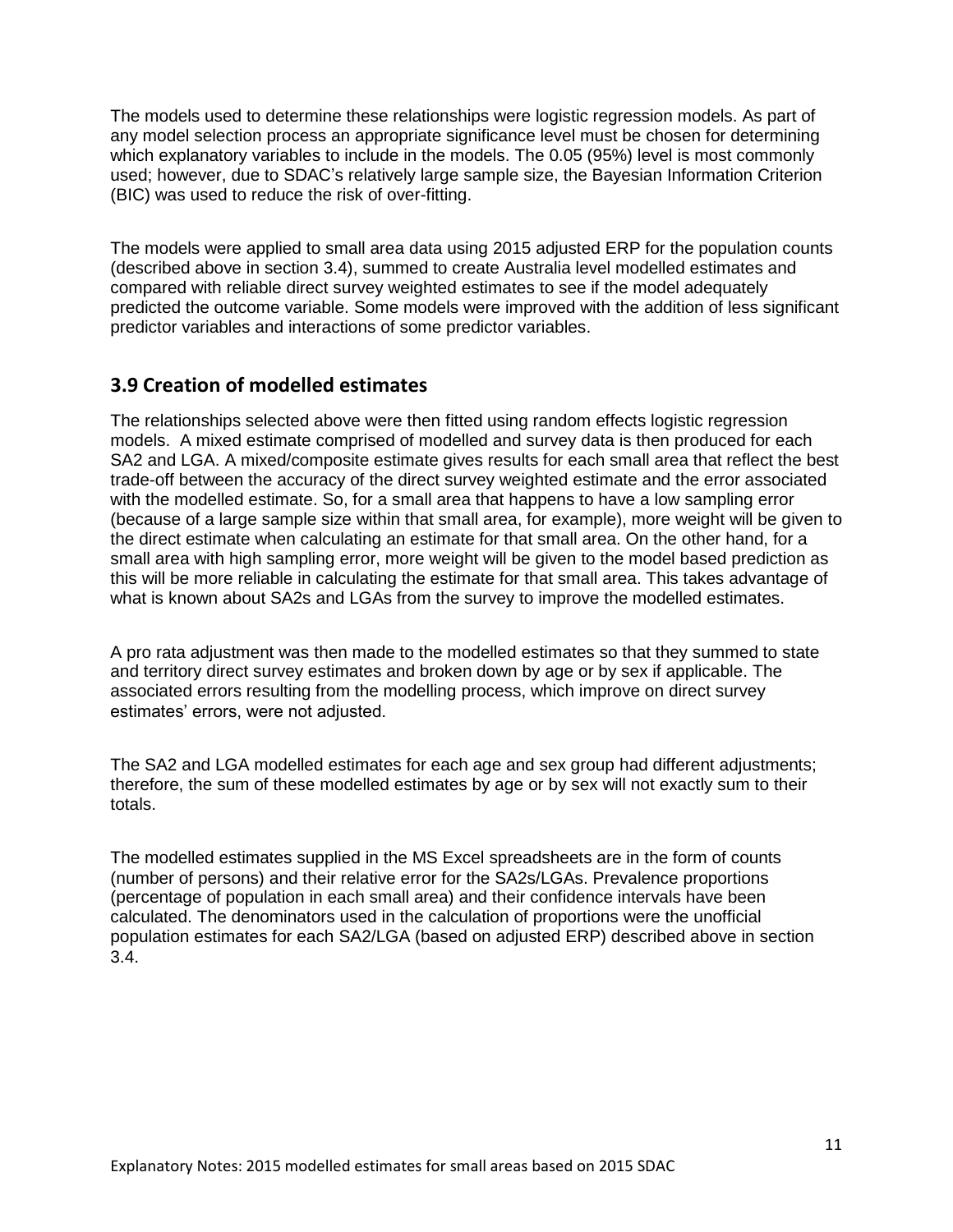#### **3.10 Assessment of the modelled estimates**

Various measures were taken to examine the modelled estimates. Modelled estimates were compared with direct survey estimates from the 2015 SDAC for areas that were sampled. For the survey estimates, 95% confidence intervals were calculated. These were plotted against the modelled estimates to see if the majority of modelled rates fell within the confidence intervals of the SDAC estimates. Also, relative root mean squared errors (RRMSEs) of the modelled estimates were examined to ensure that the majority were of reasonable quality.

### <span id="page-11-0"></span>**4. ACCURACY OF RESULTS**

The process undertaken in providing modelled estimates overcomes much of the volatility at the SA2/LGA level caused by sampling error. However, it should be remembered that the estimates provided are still subject to errors.

The errors associated with the modelled estimates for small areas fall into four categories, as follows.

#### <span id="page-11-1"></span>**4.1 Sampling Error**

Sampling error is introduced into estimates because SDAC data were collected for only a sample of dwellings. Therefore, they are subject to sampling variability; that is, modelled estimates may differ from those that would have been produced if all dwellings had been included in SDAC. Furthermore, the smaller the sample obtained within a small area, the greater the sampling error associated with that small area's modelled estimates will be.

#### <span id="page-11-2"></span>**4.2 Non-Sampling Error**

The imprecision due to sampling error should not be confused with inaccuracies that may occur because of imperfections in reporting by respondents and recording by interviewers, and errors made in coding and processing data. Inaccuracies of this kind are referred to as non-sampling error, and they occur in any enumeration, whether it be a full count (census) or a sample. Unlike the other sources of error, non-sampling error is not measurable and therefore isn't accounted for in the measured error (direct or modelled) that accompanies ABS estimates. Every effort is made to reduce non-sampling error to a minimum by careful design of questionnaires, intensive training and supervision of interviewers, and efficient procedures.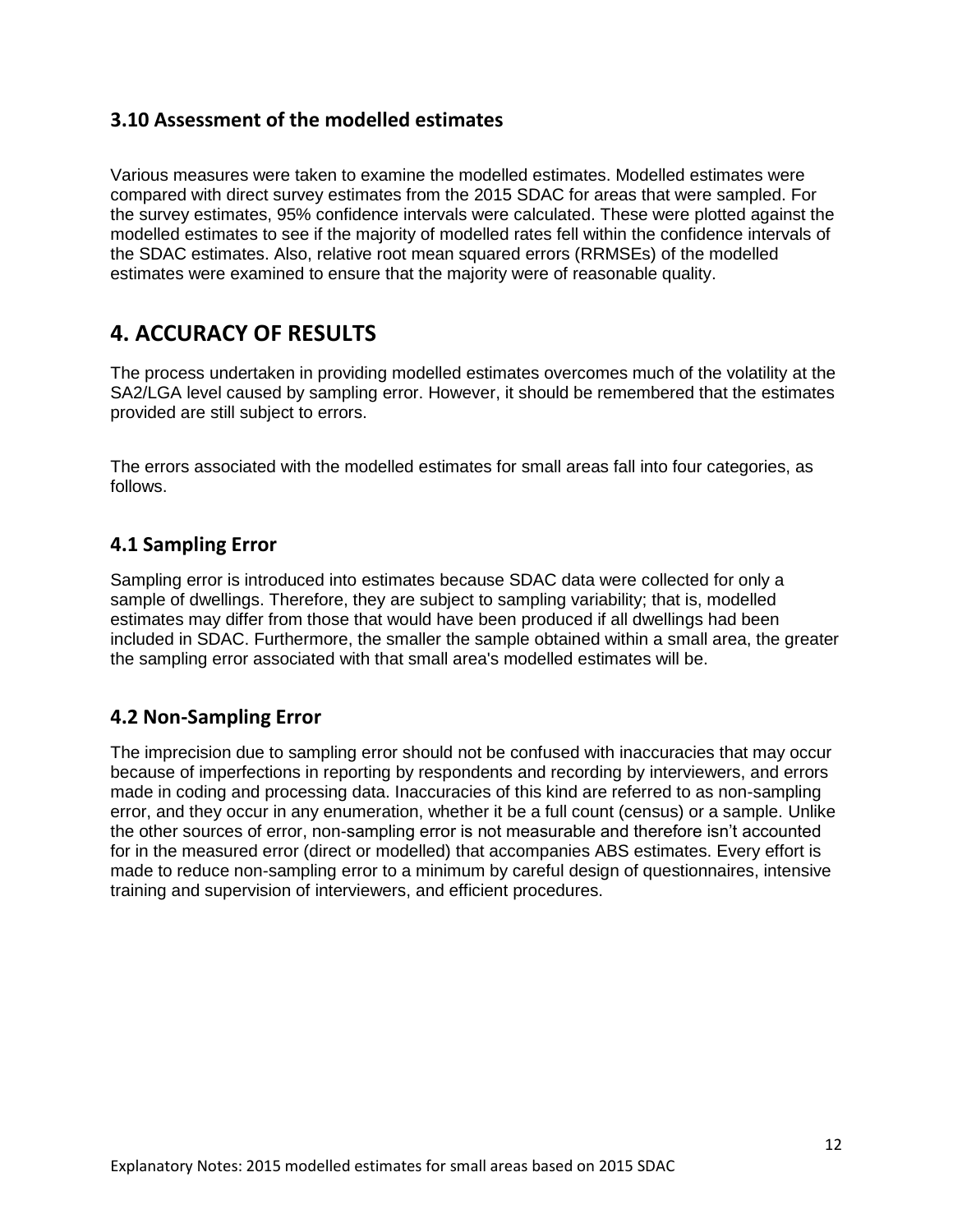#### <span id="page-12-0"></span>**4.3 Modelling Error**

Modelling error is introduced by model misspecification. This can occur when the choice of model is incorrect, a key explanatory variable is left out or an inappropriate explanatory variable is included. In practice, it is rarely the case that all determinants of health indicators will be available as good quality small area data to be able to be included as predictor variables in the models. Therefore, the variables chosen in the models may result in incorrect modelled estimates for certain small areas, particularly those unusual small areas that do not follow the typical associations between the available predictor variables and the health indicators. The models that have been chosen have been tested against a range of possible alternative models; however, they are only the most preferred models subject to available predictor variables.

#### <span id="page-12-1"></span>**4.4 Prediction Error**

A strong model does not guarantee statistically accurate modelled estimates. Prediction error is a measure of the statistical accuracy of the model predictions. A measure of the quality of the modelled estimates is the relative root mean squared error (RRMSE). The RRMSE is primarily a measure of prediction error but in its calculation it also inherits some aspects of modelling and sampling error. The RRMSE generally decreases as the population size increases, and is used to assess the reliability of modelled estimates.

As a general rule of thumb, estimates with RRMSEs less than 25% are considered reliable for most purposes, estimates with RRMSEs between 25% and 50% should be used with caution and estimates with RRMSEs greater than 50% are considered too unreliable for general use.

Some areas/groups have high RRMSEs and the accuracy of their modelled estimates can be improved by aggregating them to larger regions/groups. The method and examples for calculating RRMSEs for aggregated areas/groups are provided in the MS Excel spreadsheets.

A confidence interval (CI) provides a range of values, within which it is estimated that the true population value lies. To assist with the calculation of confidence intervals for aggregated areas, examples of this calculation are provided in the Excel spreadsheets.

### <span id="page-12-2"></span>**5. USING MODELLED ESTIMATES**

The small area modelled estimates can be interpreted as the expected prevalence for a typical area in Australia with the same characteristics. For some SA2s and LGAs there will be large differences between the modelled estimates and the actual number of people with the characteristic of interest. One explanation for this is that significant local information about particular SA2s and LGAs exists but has not been collected for all areas and cannot be incorporated into the models. This sort of information is usually not measurable, and relies on local or expert knowledge.

Small area modelled estimates should be viewed as a tool that when used in conjunction with local area knowledge as well as the consideration of the modelled estimates reliability, can provide useful information that can assist with decision making for small geographic areas.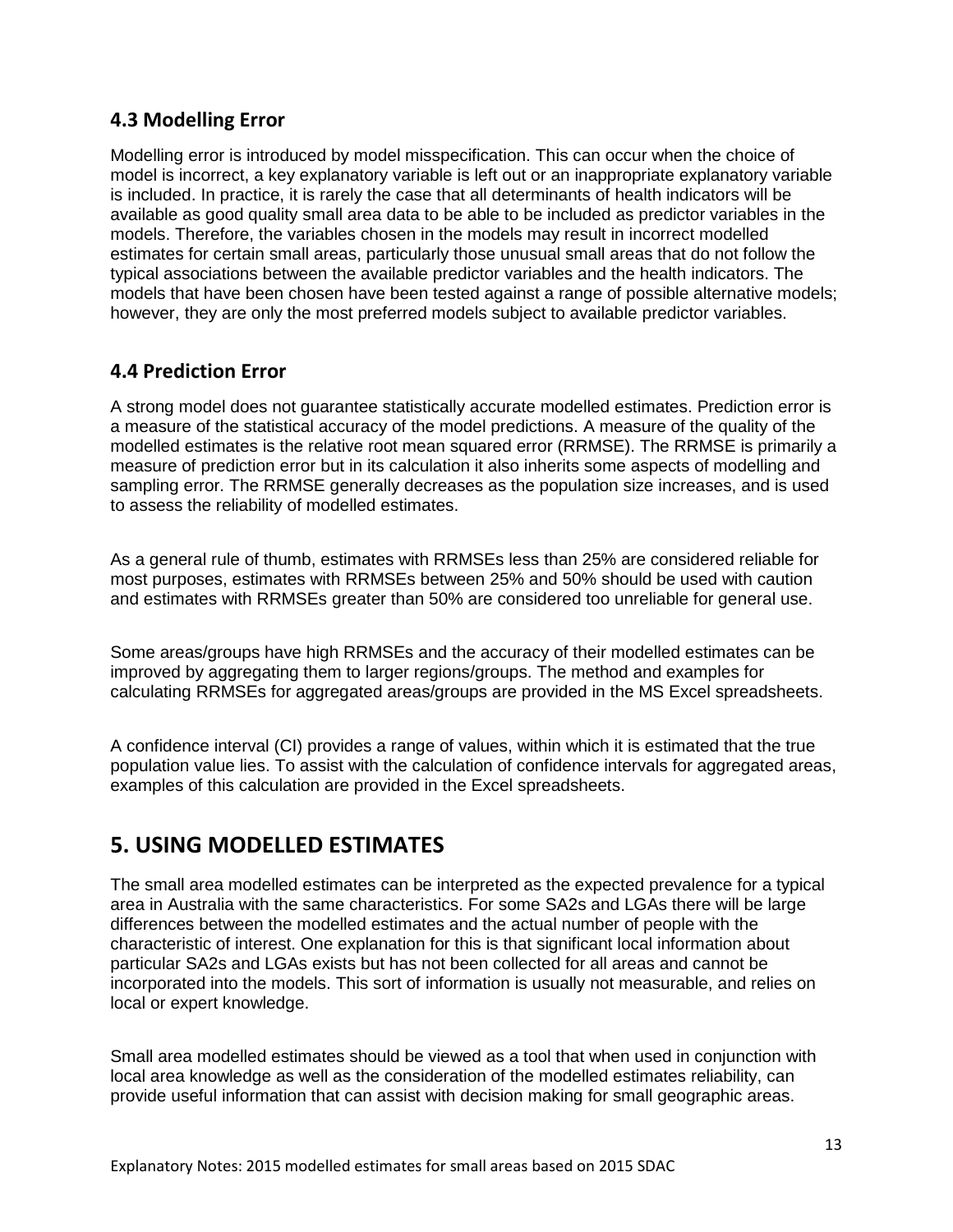Estimates have been confidentialised to ensure they meet ABS requirements for confidentiality. SA2s/LGAs with populations or modelled counts that didn't meet the confidentiality rules have modelled estimates comprised solely of the modelled component; no sampled contribution is included, regardless of whether sample exists in these SA2s/LGAs. The remaining SA2s/LGAs have modelled estimates that are a mix of modelled and sampled components as discussed in 3.9 above.

Areas or groups can be aggregated together using examples provided in the Excel spreadsheets. Example 1 provided shows how to aggregate RRMSEs of several small areas. Example 2 provided shows how to aggregate RRMSEs within a small area (e.g. age groups). Aggregation of small areas should be done taking into account local knowledge about these areas.

The reliability of the resulting aggregated estimate should be assessed in terms of the error values, confidence intervals, and what is known about the 'new' small area or aggregation group.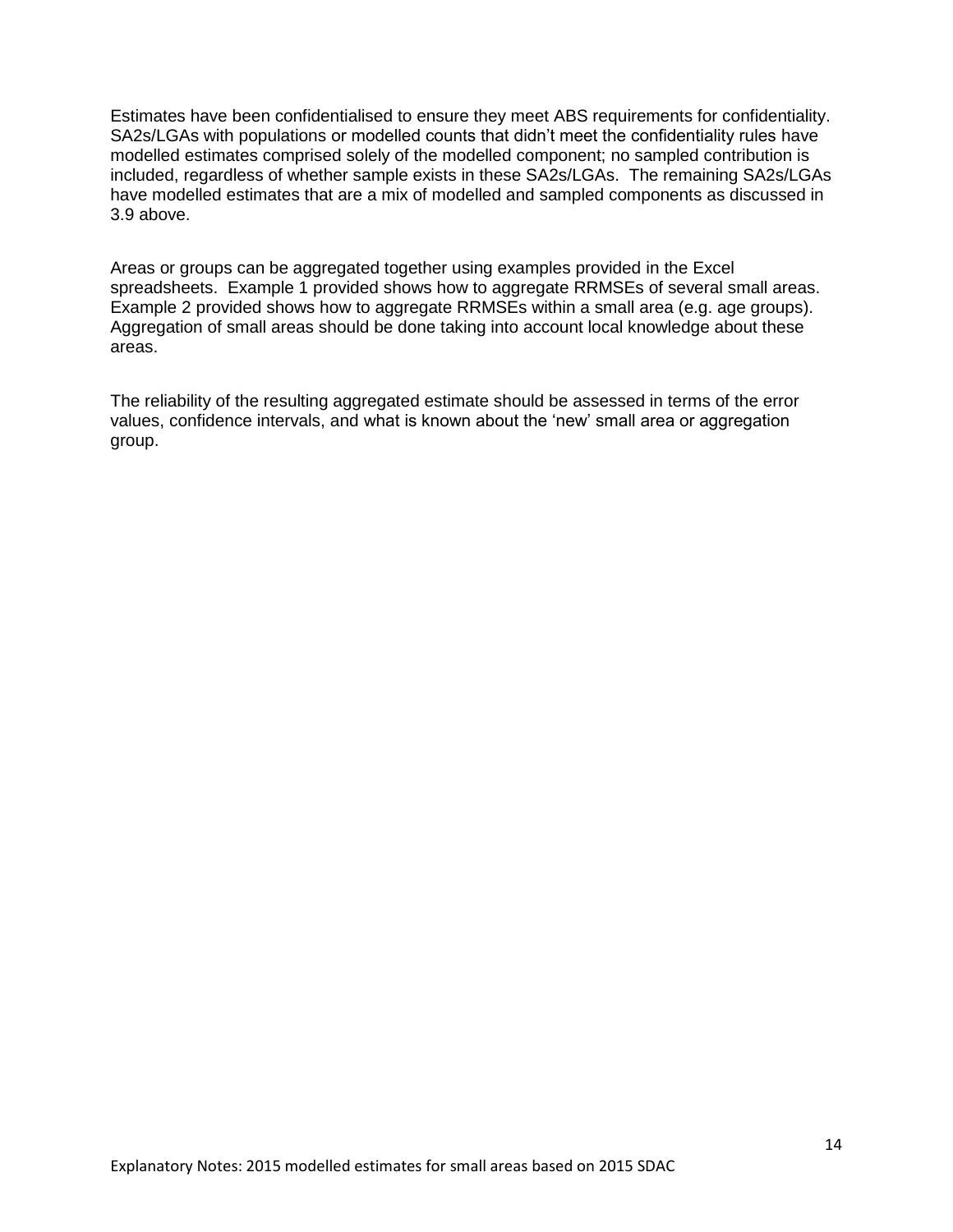### <span id="page-14-0"></span>**APPENDIX 1 – LIST OF PREDICTOR VARIABLES CONSIDERED**

This summarises the types of variables that were tested for significance in the models.

Relating to persons:

- · sex
- · age
- elapsed years since arrival in Australia
- country of birth
- · country of birth of father
- country of birth of mother
- · main field of highest non-school qualification
- · Indigenous status
- industry of employment
- · labour force status
- · occupation
- · level of highest non-school qualification
- · registered marital status
- relationship in household
- · highest year of school completed
- attends University or TAFE
- · hours usually worked each week
- personal income
- ancestry
- · ancestry
- · employee or owner
- · employment sector
- field of qualification
- needs assistance for core needs
- · number of children ever born to female
- · number of employees of owner businesses
- · provided unpaid assistance to a person with a disability
- · religion
- social marital status
- · unpaid domestic work
- · volunteer

Relating to the dwelling that persons reside in:

- number of bedrooms
- · dwelling structure
- · landlord type
- tenure type
- · household composition/type
- equivalised gross weekly household income
- · household income
- · household with Indigenous persons
- · number of persons usually resident
- number of children in household
- · family blending
- · family type
- · household five year mobility indicator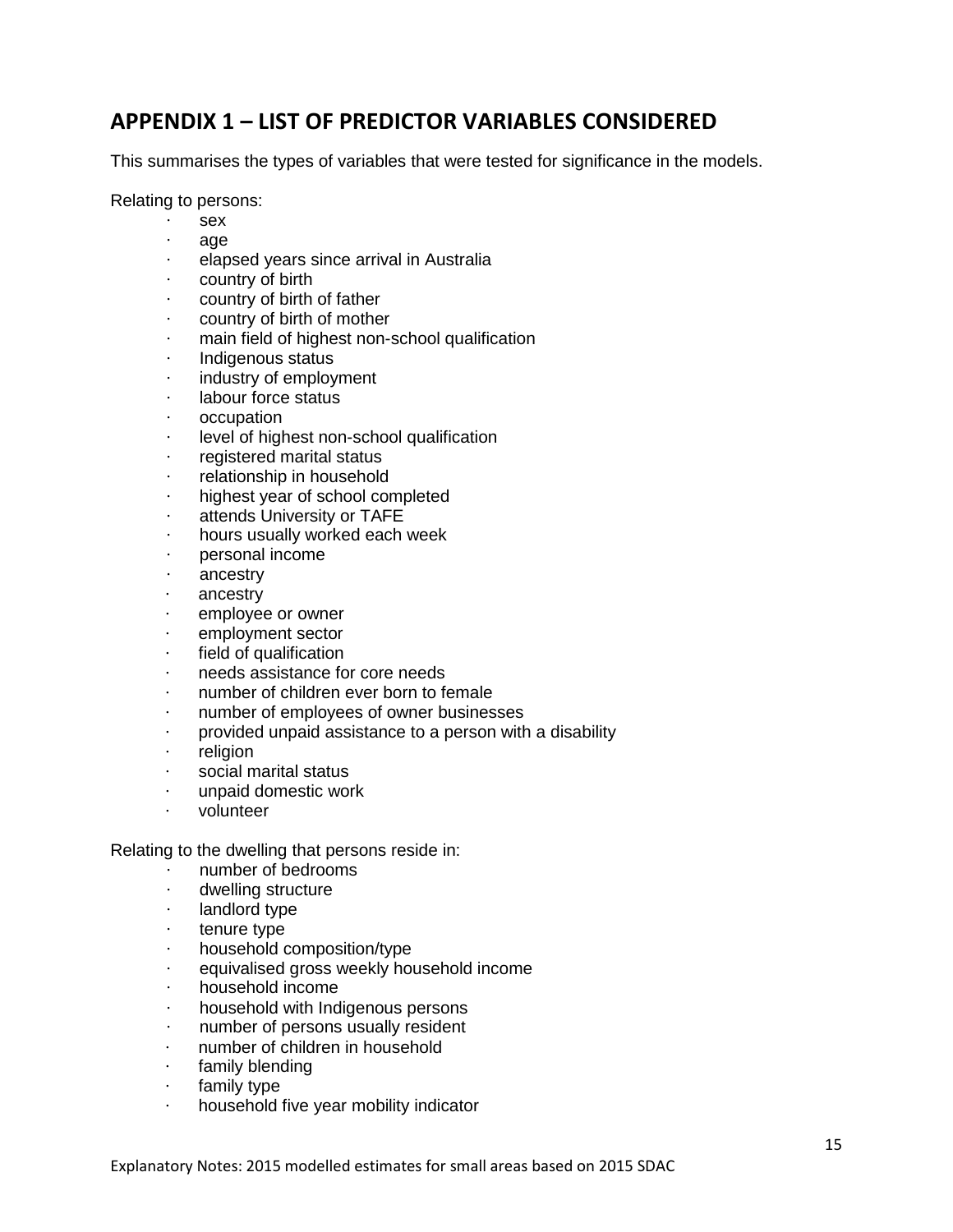- · household has an Internet connection
- · household one year mobility indicator
- mortgage amount
- · rent amount
- · whether at the same address five years ago
- whether at the same address one year ago
- · labour force status of family

Relating to areas where persons reside in:

- · remoteness area
- state and territory
- · greater capital city statistical area (GCCSA)
- design area type (a)
- · SEIFA Index of Economic Resources (IER) (b)
- SEIFA Index of Education and Occupation (IEO) (b)
- SEIFA Index of Relative Socio-Economic Disadvantage (IRSAD) (b)
- · SEIFA Index of Relative Socio-Economic Disadvantage (IRSD) (b)
- · Numbers of births and deaths, and fertility rates
- · dwelling, house and unit sales
- median house, unit and dwelling sales prices
- income inequality measures for total income earners
- · population density (persons/sq km)
- arrivals from internal migration
- participation in vocational education and training
- · children developmentally at risk or on track in selected domains
- children fully immunised
- · HPV vaccine coverage
- · participation in the National Bowel Cancer Screening Program (NBCSP)
- · hospital admissions for selected causes
- average avoidable deaths from selected causes.
- (a) Design area type categorises inner city, large and small urban towns, rural towns and remote areas within States and Territories for designing the sample of the SDAC.
- (b) Socio-economic indexes for areas (SEIFAs) population-weighted deciles at the Statistical Areas Level 1 level (SA1).